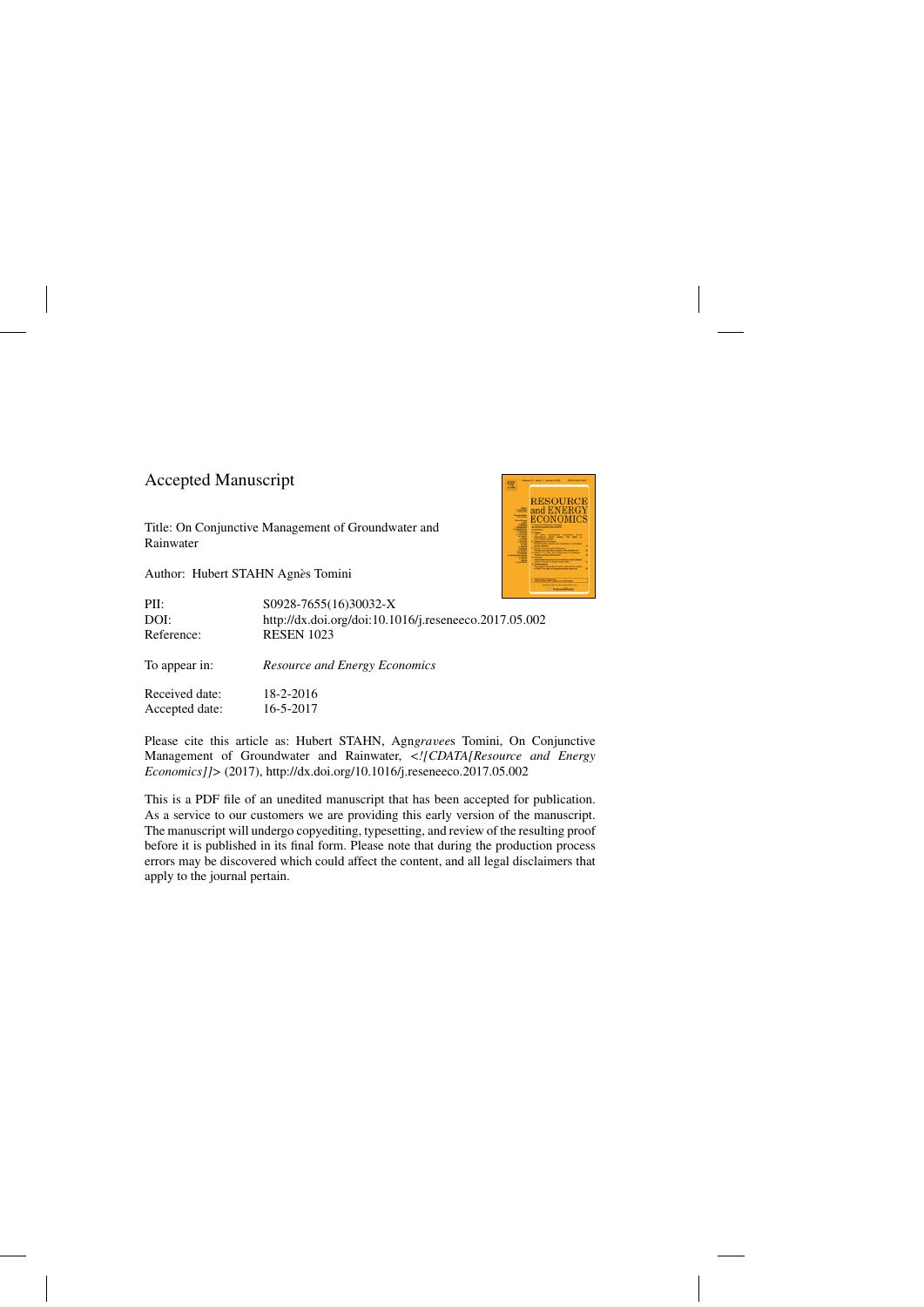# On Conjunctive Management of Groundwater and Rainwater

#### Abstract

Accept and where a perfect substitution is a sole of the primary water and where a perfect substitution in the primary state of the primary water sole of first discuss the conditions that lead to a switch toward minwater h We consider groundwater managed by a sole owner and where a perfect substitute, rainwater harvesting, is physically connected with the primary water source. This generates a marginal opportunity cost of using rainwater, since harvested water does not infiltrate. We first discuss the conditions that lead to a switch toward rainwater harvesting, then look at long term rainwater harvesting systems. Due to limited storage capacity, long-term use of rainwater is only possible in conjunction with groundwater. We show that this only arises if the price of water is higher than the full marginal cost of rainwater harvesting. We also provide comparative statics related to this configuration, especially concerning the long-term water table. These results are finally illustrated by numerical examples.

Key words: groundwater management, rainwater harvesting, optimal control,

conjunctive use

JEL: Q15, Q25, C61, D61

The authors would like thank two anonymous reviewers for their helpful comments on an early version of this paper. The usual disclaimer of course applies. Support from the Labex AMSE (ANR-11-IDEX-0001-02) is gratefully acknowledged.